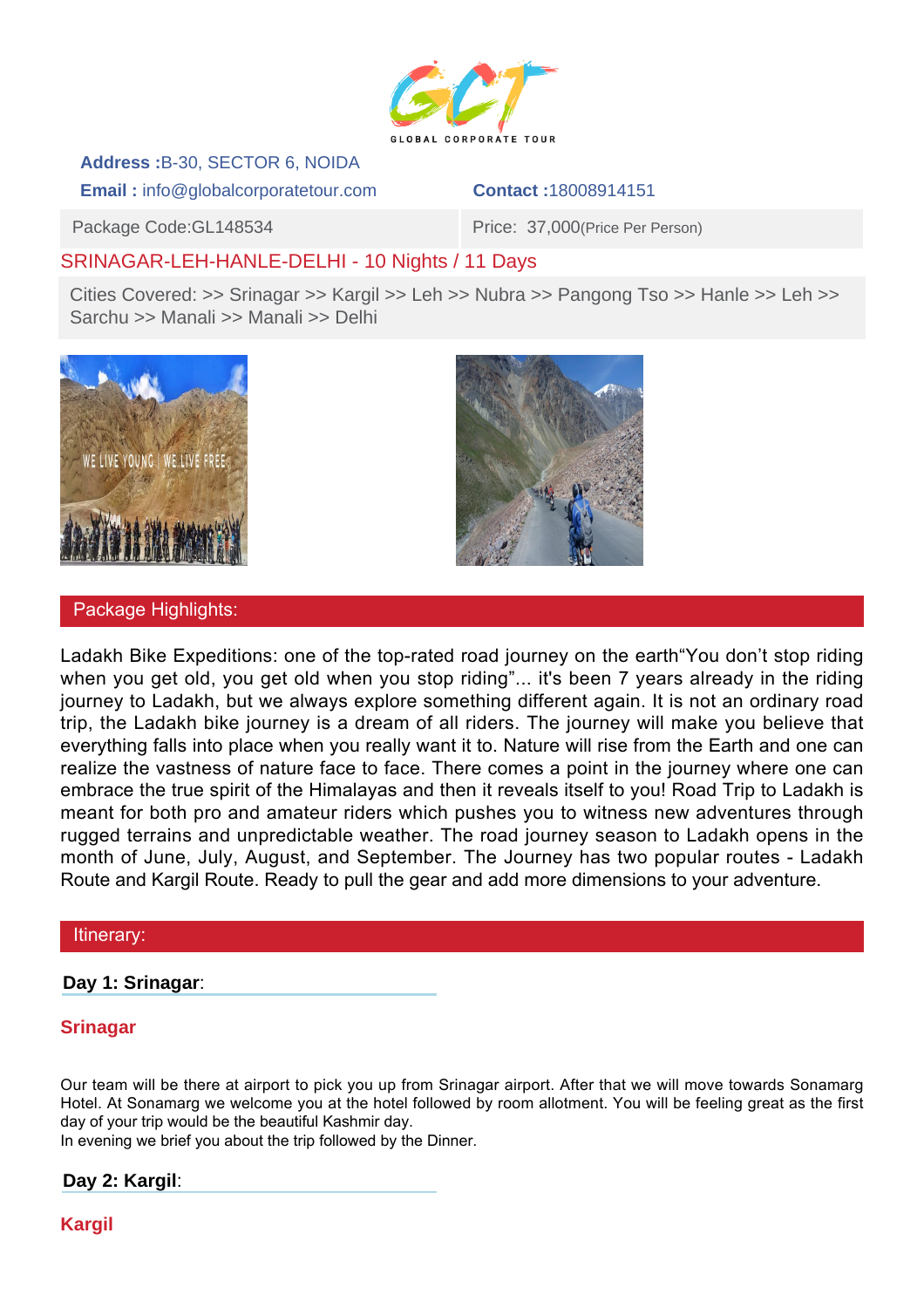Tour Details & Sightseeing Travel time: - Approx. 6 hours or depends on the group average speed or road condition. Travel Distance: - Approx. 130 KM High mountain pass and sightseeing Zozilla Pass Kargil war Peaks (Tiger, Tololing) from Vijay war memorial hall site Drass Village (2nd Coldest Inhabited place in the World) Ride Grade, Altitude and tips Ride Grade:-Moderate Maximum Altitude of this day: - 11574.8 ft. Average Altitude: - 11,000ft and above You should drink at least 4 to 5 liter water every day it will help you to reduce chances of AMS Be Aware of the rock falling and landslides of Zozilla pass. Maximum speed while crossing Zozilla pass 20-30 Km Per hour. Avoid Overtaking at Zozilla. Altitude of start and end point of your ride Starting point Sonamarg: - 9,186 ft. above from the sea level Night stay In Kargil: - 8,779 ft. above from the sea level

**Day 3: Leh**:

## **Leh**

Tour Details & Sightseeing Travel time: - Approx. 08 To 09 hours or depends on the group Average speed and road conditions. Travel Distance: - Approx. 240 KM Namikla Pass Hall of Fame Pathar Saheb Gurudwara Magnetic Hill Photulla Pass Sangam Ride Grade, Altitude and tips Ride Grade:-Easy Maximum Altitude of this day: - 13,000 ft. Average Altitude:- 13000 and above You should drink at least 4 to 5 liter water every day it will help you to reduce chances of AMS. Be aware of Blind curves this day, as there are many sharp and blind curves this day. Don't over speed, follow the speed of marshal (group Leader). Altitude of start and end point of your ride Starting point Kargil: - 8,780 Ft from the sea level. Night stay in Leh: - 11,482 Ft. Above from the sea level.

## **Day 4: Nubra**:

#### **Nubra**

Tour Details & Sightseeing Travel time: - Approx. 05 To 06 hours or depends on the group Average speed and road conditions. Travel Distance :- Approx. 130 KM High mountain pass and sightseeing Khardung-La Diskit Monastry **Sandunes** Double hump camels( on client cost) Ride Grade, Altitude and tips Ride Grade:-Moderate Maximum Altitude of this day:- 17982 ft. Average Altitude:- 14800ft and above You should drink at least 4 to 5 liter water every day it will help you to reduce chances of AMS.Don't stay more than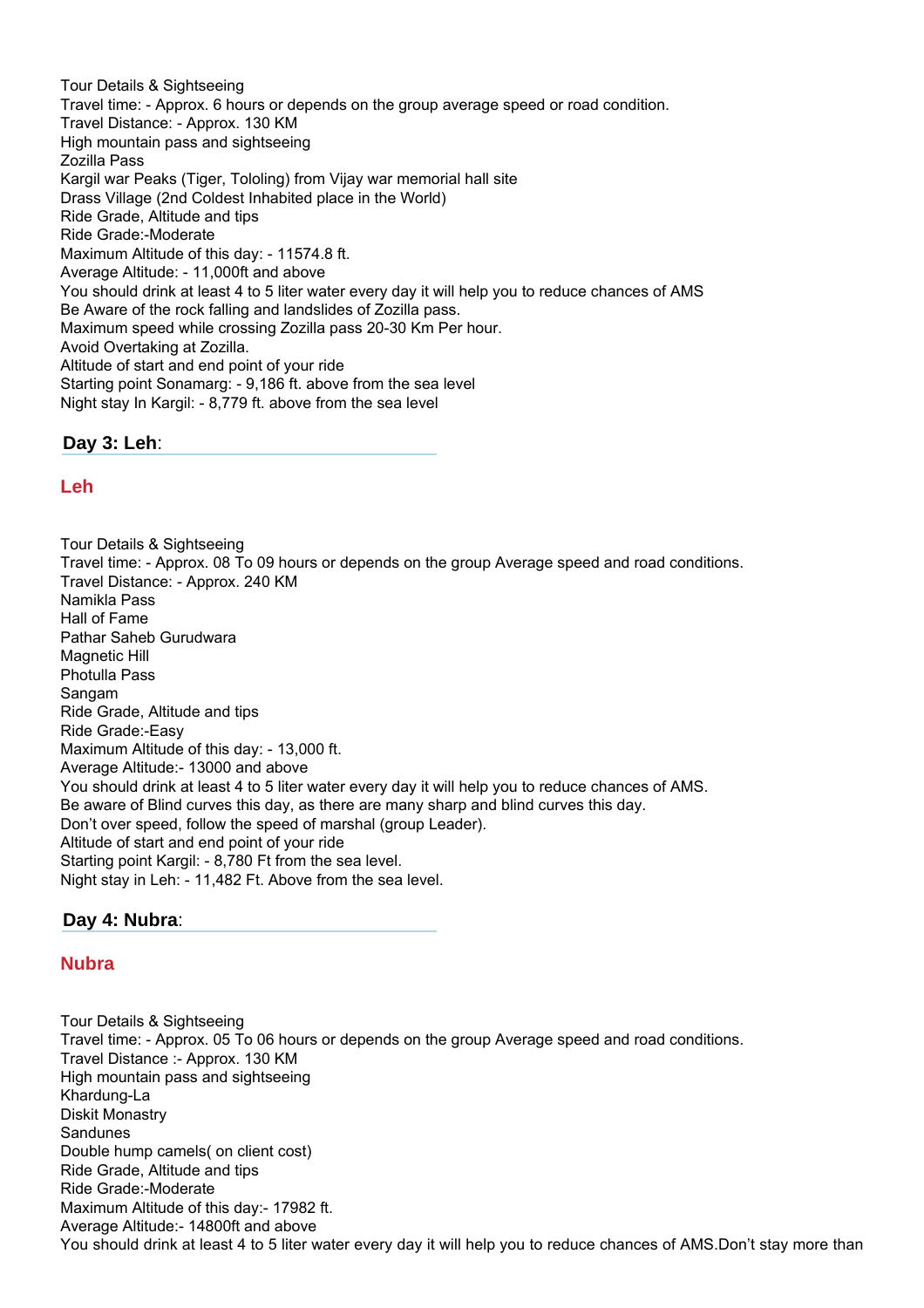5 minutes on the khardung-la top, it can cause you severe headache and illness. Altitude of start and end point of your ride Starting point Leh: - 11,480 ft. from the sea level. Night stay in Nubra: - 10,000 ft. from the sea level.

## **Day 5: Pangong Tso**:

## **Pangong Tso**

Tour Details & Sightseeing Travel time: - Approx. 05 To 06 hours or depends on the group Average speed and road conditions. Travel Distance :- Approx. 170 KM Shyok Route Shyok River Ride Grade, Altitude and tips Ride Grade:-Easy Maximum Altitude of this day:- 13,000 ft. Above from the sea level Average Altitude: - 11500 ft. above from the sea level You should drink at least 4 to 5 liter water every day it will help you to reduce chances of AMS. There are many sharp curves and roads are narrow this day, please don't over speed and try to maintain the queue. Altitude of start and end point of your ride Starting point Nubra Valley: - 10,000Ft. from the sea level Night stay in Pangong Tso :- 13,940 ft. from the sea level

#### **Day 6: Hanle**:

#### **Hanle**

Tour Details & Sightseeing Travel time: - Approx. 07 To 08 hours or depends on the group Average speed and road conditions. Travel Distance :- Approx. 180 KM High mountain pass and sightseeing Rezang-La 1962 Indo –China War Memorial Hanle Monastry Ride Grade, Altitude and tips Ride Grade:-Hard Maximum Altitude of this day: - 14800 ft. above from the sea level Average Altitude: - 14000 ft. above from the sea level You should drink at least 4 to 5 litter water every day it will help you to reduce chances of AMS ( more details you can find in our website blog section) You will need your gumboots again this day, as there is too much off road this day and almost 15-20 water crossings. Don't try to break Queue as this day is a complete off road day. Don't Over speed, you may fall. Altitude of start and end point of your ride Starting point Pangong tso:- 13,940 ft. from the sea level

Night stay in Hanle:- 14,763 ft. from the sea level

**Day 7: Leh**:

#### **Leh**

Tour Details & Sightseeing Travel time: - Approx. 06 To 07 hours or depends on the group Average speed and road conditions. Travel Distance :- Approx. 254 KM High mountain pass and sightseeing Chumathang Spring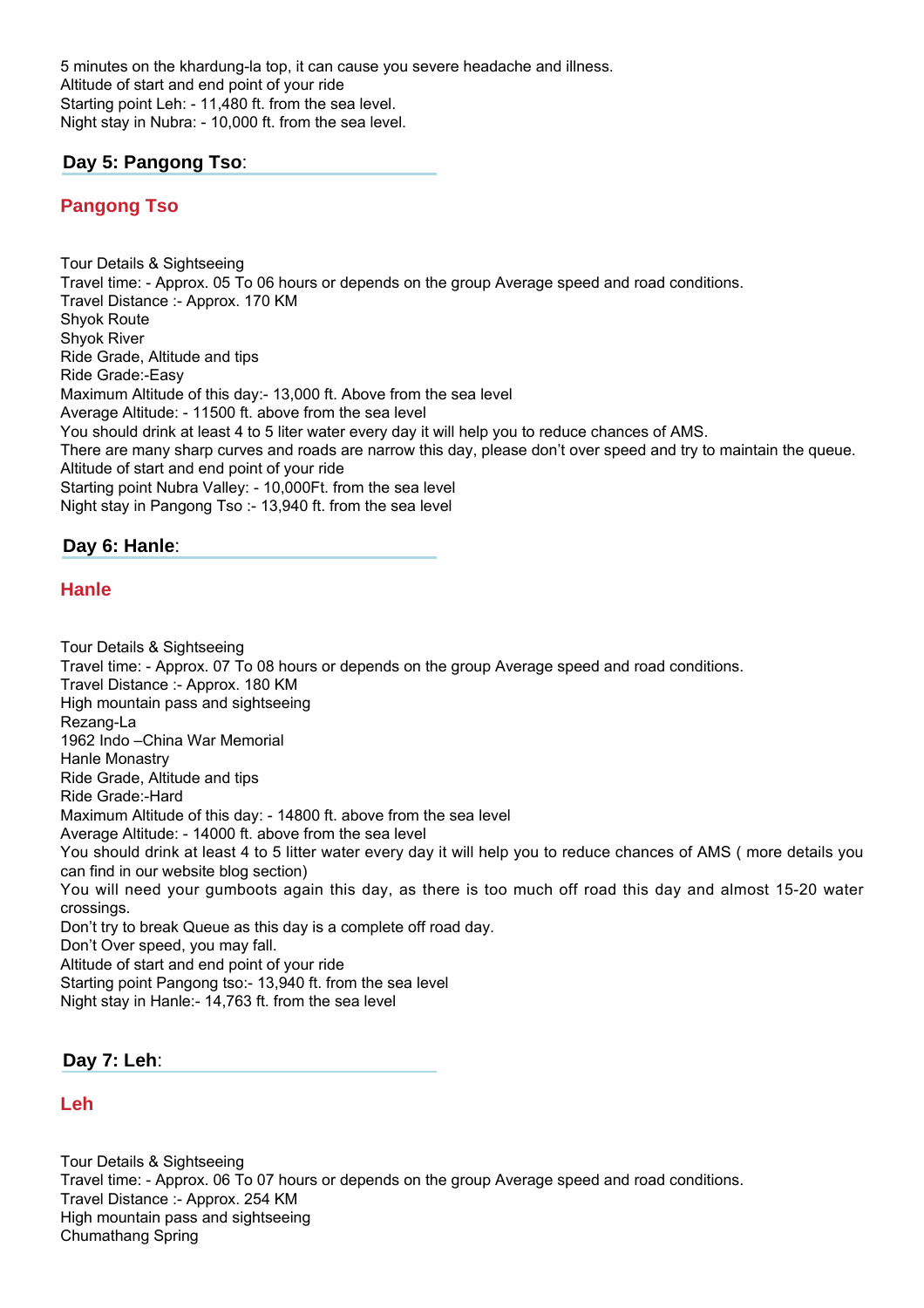Ride Grade, Altitude and tips Ride Grade:-Moderate Maximum Altitude of this day: - 14763 ft. Average Altitude:- 15,000ft and above You should drink at least 4 to 5 liter water every day it will help you to reduce chances of AMS. Don't Over speed your bikes as you will find very smooth and beautiful roads but can fall on them while over speeding as you might find some sudden bumps on the roads. Altitude of start and end point of your ride Starting point Hanle :- 14,763 ft. from the sea level Night stay in leh :- 11480 ft. from the sea level

# **Day 8: Sarchu**:

## **Sarchu**

Tour Details & Sightseeing Travel time: - Approx. 10 To 11 hours or depends on the group Average speed and road conditions. Travel Distance :- Approx. 250 KM Gata loops (21 hair pin bands) Lachung La Pass (16,598ft) Nakila pass (16,600ft) Pang (15,400ft) Tanglang la More plains ( 15600ft) Upshi Karu Ride Grade, Altitude and tips Ride Grade:-Hard Maximum Altitude of this day:- Naki-LA 16600ft ft. from the sea level Average Altitude:- 14000 ft. and above You should drink at least 4 to 5 liter water every day it will help you to reduce chances of AMS. If you are really an Adventure lover then this day it's your day. This day is going to be more adventures, roughest with a tough schedule for you. This Day every Person need to follow very carefully the guidelines given by Our Group Leaders as it is testing time for your riding skills and team work today. If you feel any health problem i.e. headache or vomiting so ask your support team to check your oxygen, they will be giving you every possible medical support you need. Please make sure that you need to start your journey early morning this day so that you can reach your destination on time. There is a ride of almost 11 hrs. Today. Altitude of start and end point of your ride Starting point Leh:- 11,480 ft. from the sea level Night stay in Sarchu: - 14,074ft. from the sea level

## **Day 9: Manali**:

## **Manali**

Tour Details & Sightseeing Travel time: - Approx. 7-8 hours or depends on the group average speed and road conditions. Travel Distance :- Approx. 230 KM High mountain pass and sightseeing Baralacha-lA Deepak Tal Rohtang Pass Ride Grade, Altitude and tips Ride Grade:-Moderate Maximum Altitude of this day:- Baralacha-lA Altitude 16043 ft from the sea level Tips: - This day you are going to climb Baralacha-La high mountain pass so make sure you should not stop at Baralacha-La more than 5 min or as per instruction given by group leader this day. Also you have to cross some major water streaming on Patseo and Zingzing bar before climbing Baralacha-La so you should check properly things to carry list it will help you in your shopping for bike trip expedition.

You should drink at least 4 to 5 litter water every day it will help you to reduce chances of AMS.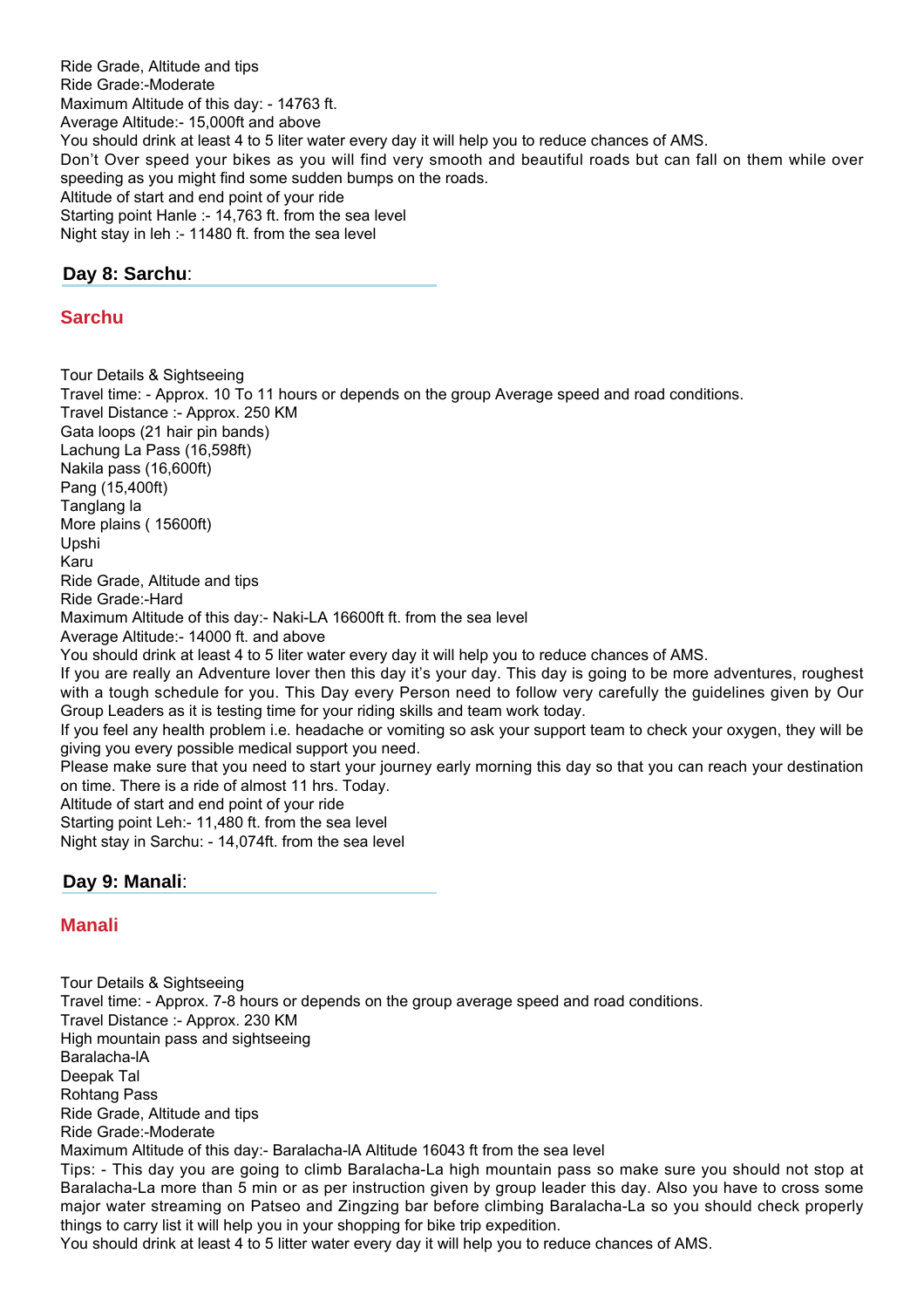Please avoid eating oily food in lunch, it may cause you digestion problem at this altitude. Altitude of start and end point of your ride Starting point Sarchu: - 14074ft above from the sea Night stay in Manali: - 6,398ft above from the sea level

## **Day 10: Manali**:

#### **manali**

This Day you can explore manali by you own but you must be report at Volvo stand before 1 hour of departure . You will get the Volvo tickets for Delhi. Overnight Travel to Delhi. You will end up your tour with the adventurous and unforgettable Journey ( Keep Smiling Julley ) Check Out 10:00 AM

Volvo Timing :- 4:30 PM to 7:00 PM ( Subject to availabality)

#### **Day 11: Delhi**:

#### **delhi**

Reach back to delhi.

#### Inclusions :

- -Planning for Ladakh Check this(Click Here)
- -Things to Carry List for Ladakh Road Trip (Click Here)
- Accommodation on Double/Triple sharing basis as per itinerary in hotel/camps mentioned or similar. (Double share room only for couples )
- -(NOTE: Hanle is the remote area so we have only dormatiry option for every group members.)
- -9 Breakfast and 9 Dinner As per itinerary.
- -Royal Enfield Standard 500cc Bike including Petrol only be used for As per the itinerary.
- -Dedicated tour leader.
- -Back up and mechanics support
- -Manali to Delhi Volvo Transfer ticket.
- -An Oxygen Cylinder 24X7 in the backup in case of emergency
- -All drives, sightseeing and excursions as per the itinerary using SMB/Traveler/Suv/Camper/Isuzu (Depend on the package inclusion.

#### Exclusions :

- -Meals which are not mentioned in inclusions
- -Any personal expenses like laundry, telephone bills, and tips. etc.
- -Any cost arising due to natural calamities like landslides, roadblocks. Etc. (to be borne by the client directly on the spot.)
- -Tip to driver and tour escort person (IF ANY)
- -Any other item which is not specified under cost inclusions
- -All applicable taxes
- -Protected area Permit- cost 600 Per Person
- -Any entrance fee to the monastery and monuments.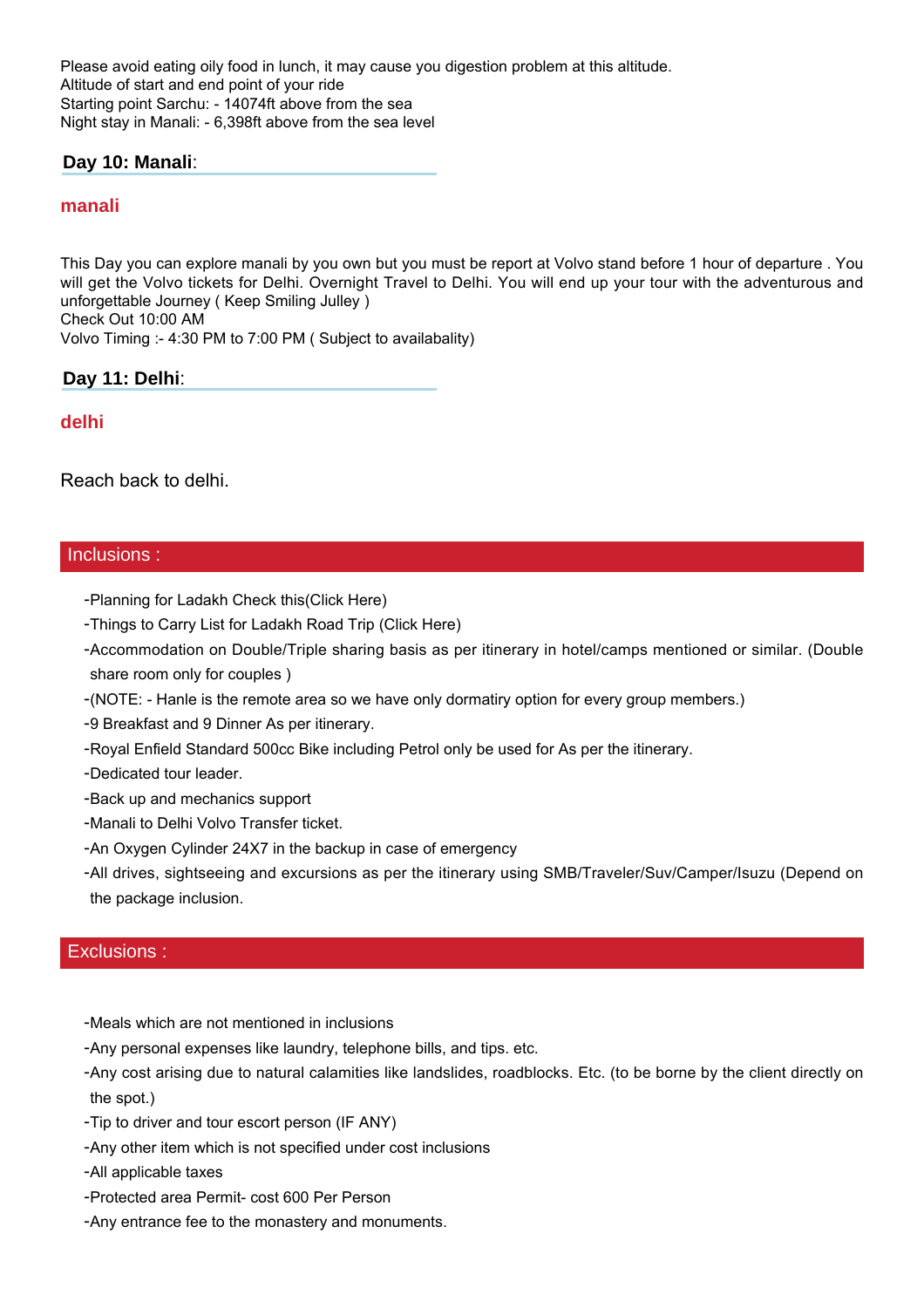-Travel Insurance.

### Cancellation Policy :

#### **General Terms and Conditions for Booking**

-10,000/- to be paid as booking registration amount .

- -Remaining balance to be paid before 45 days of the departure.
- -All bookings & confirmations are subject to availability of accommodation in specified hotels.
- -Kindly note that cheque is not acceptable.
- Guests, who are unable to visit our offices for booking, can deposit amount in the bank account or can make payment online through net banking.
- -Also, after making the transfer, intimate the same to us by sending scanned copy/screenshot of bank slip and personal details.

#### **CANCELLATION POLICY**

-In case of cancellation of group from organizer side due to any unavoidable circumstances, we will try to transfer the booking in other departure (if client deny to opt for transfer of booking to other group then there will be no refund.

-In case of cancellation from client side after the registration at any point of time, then in that case there will be no refund or adjustment of booking amount.

-Before 60 Days- 30% of the package cost will be deducted from the package cost.

-60-45 Days- 50% of the Package cost will deducted from the total Package cost.

-45-0 Days- 100% of the package cost i.e. No Refund.

-In case of the change of the departure date: - GCT reserve the right to change the booking date of client in case of customer request before 60 days prior

-NO REFUND ON UNUTILIZED SERVICES OF THE PACKAGES, (IF ANY)

#### **NOTE**

#### **All disputes are subject to Delhi jurisdiction only.**

**Interest @ 2% (PM) shall be charged if payment will not be made on due date**

#### **Global corporate tour (A unit of V4 Entertainment pvt ltd )**

#### Important Notes:

#### **REMARKS ON ITIENARY**

GCT can change the Sequence of the day-wise tour program without any prior notice or information may Change depending upon traffic schedules /restrictions on some roads and other unforeseen travel-related conditions.

If there is any unprecedented hike in the cost of transport (including fuel surcharge) or accommodation it will also affect the cost

We shall not be responsible for any change in the itinerary due to landslides, flight cancellations, weather conditions or any unforeseen circumstances. The additional cost incurred will be in addition to the cost which will be bared by client.

Only Bag pack is allowed. You can carry only 10 Kg Luggage with you (Per Person) Extra Luggage will cost you 1500 Per KG or GCT reserve the right to reject your excess luggage transportation.

#### **IMPORTANT NOTES OR CONDITIONS**

Any extra transfers required or bike transportation during the tour will be charged extra to the client. Anything that is explicitly not mentioned in the inclusions and optional as suggested in the itinerary, are not a part of this package. Images shown about the place, city, hotel, attractions, etc. are for illustration purpose only and may not be the same as linked to the itinerary or services provided.

Cost and consequences arising due to any force majeure situations including but not limited to unforeseen circumstances like; natural calamities, political disturbances, health issues, flight delays / cancellations, things beyond our control, etc. will have to be borne by the guest.

Airport transfers and coach tours are based on all guest traveling together in same flight, any additional transfers will not be provided if guest travel on different airlines and GCT can provide you only shuttle service from the Sonamarg